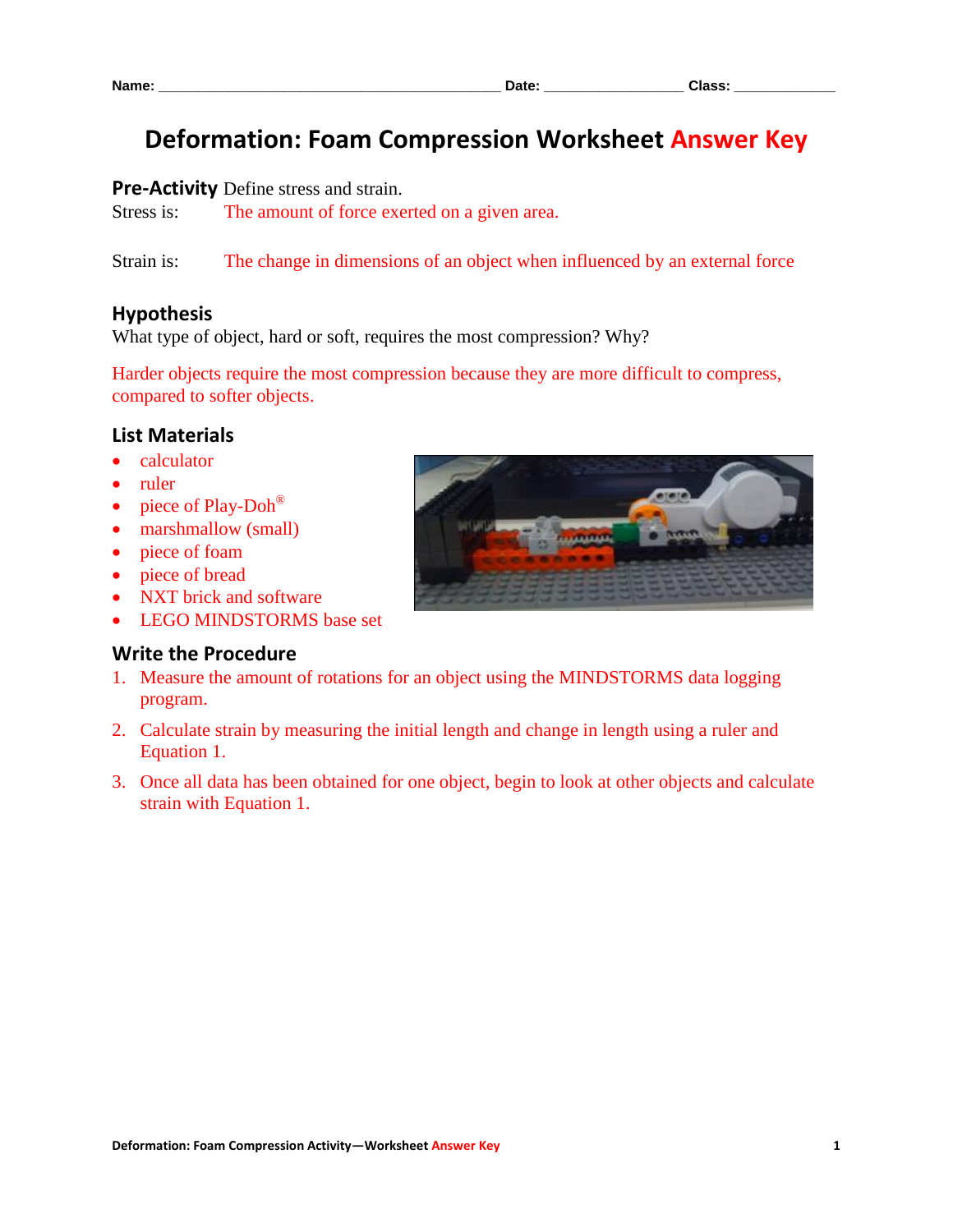**Name: \_\_\_\_\_\_\_\_\_\_\_\_\_\_\_\_\_\_\_\_\_\_\_\_\_\_\_\_\_\_\_\_\_\_\_\_\_\_\_\_\_\_\_\_ Date: \_\_\_\_\_\_\_\_\_\_\_\_\_\_\_\_\_\_ Class: \_\_\_\_\_\_\_\_\_\_\_\_\_**

#### **Data Collection**

*Equation 1*: Strain =  $(L_{change})/L$ 

|                                 |                                                                  |          | example data      |                |                                                      |
|---------------------------------|------------------------------------------------------------------|----------|-------------------|----------------|------------------------------------------------------|
| <b>Object</b><br>(hard or soft) | <b>Number of</b><br>motor rotation<br>for compression<br>(power) | $L$ (cm) | $L_{change}$ (cm) | <b>Strain</b>  | Does the object<br>go back to its<br>original shape? |
| Play-Doh                        | 5                                                                | 1        | 0.5               | $\overline{2}$ | $\mathbf{n}\mathbf{o}$                               |
| bread                           | 4                                                                | 3        | 0.8               | 3.75           | yes                                                  |
| marshmallow                     | 7                                                                | 1.2      | 0.9               | 1.33           | yes                                                  |
| foam                            | 6.5                                                              | 1.8      | 0.7               | 2.57           | $\mathbf{n}\mathbf{o}$                               |

## **Graphing**

Create a graph of the number of rotations vs. the strain for the objects listed in the above table



# **Rotations vs. Strain**